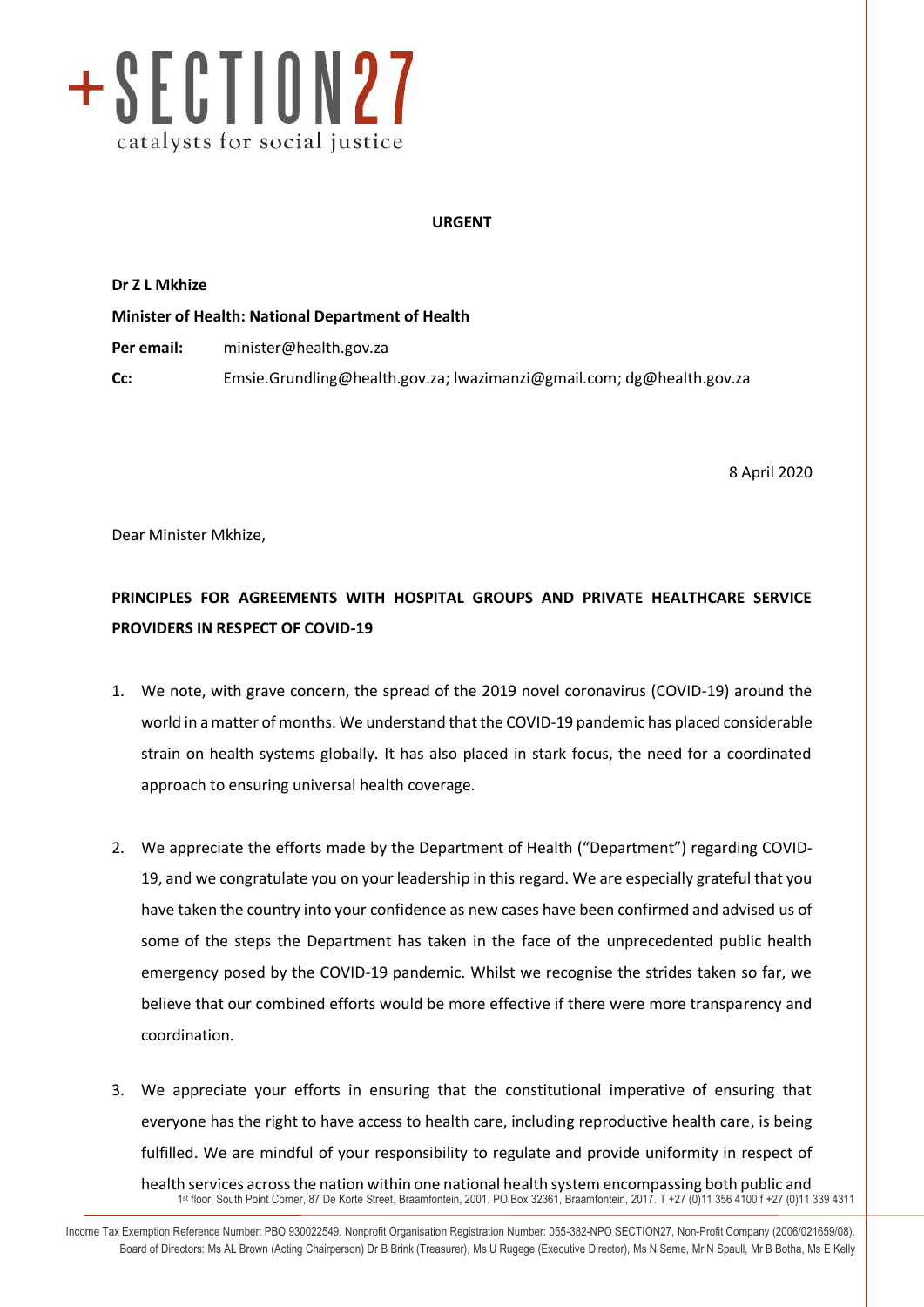private providers of health services and which provides, in an equitable manner, the population of the Republic with the best possible health services that available resources can afford. These resources should include those available within the private healthcare sector. The promulgation of the COVID-19 Block Exemption for the Healthcare Sector, 2020 Regulations bolster your powers to prescribe mechanisms to enable a co-ordinated relationship between private and public health establishments in the delivery of health services, as contemplated in section 45 of the National Health Act.

- 4. We recognise that there is an urgent need to facilitate agreement within the various private healthcare goods and services providers (including hospital groups and the doctors that ordinarily contract to the private sector) as well as with the public healthcare sector. This is critical in ensuring that we have, as much as is possible, the necessary capacity to provide access to healthcare for all those infected by COVID-19, especially in respect of isolation and intensive care unit beds.
- 5. We applaud you and your fellow Cabinet Members for the decisive action you have taken in ensuring that we have a legislative and regulatory framework to provide equitable access to healthcare services for everyone currently in South Africa.
- 5.1 The COVID-19 Block Exemption for the Healthcare Sector, 2020 Regulations read together with the Constitution of the Republic of South Africa, 1996 and the National Health Act remove any impediments on the envisaged coordination of the national health system, which may have emerged from the provisions of the Competition Act, 89 of 1998. The finding by the Health Market Inquiry that the Minister had failed to regulate the private healthcare sector, can be remedied and must be remedied as a matter of urgency not only to effectively implement National Health Insurance in future but to ensure the appropriate public health response to the COVID-19 national disaster.
- 5.2 Sub-regulation 5.3 of the Consumer and Customer Protection and National Disaster Management Regulations and Directions, 2020 grant the Minister of Trade and Industry numerous powers which have been effective in promoting access to essential goods and services during the period of the COVID-19 national disaster. One of the critical powers affecting access to health care is the power to issue directions, should it become necessary, to set maximum prices on private medical goods and services relating to the testing, prevention and treatment of the COVID19 and its associated diseases during the national disaster, after consultation with the Minister of Health.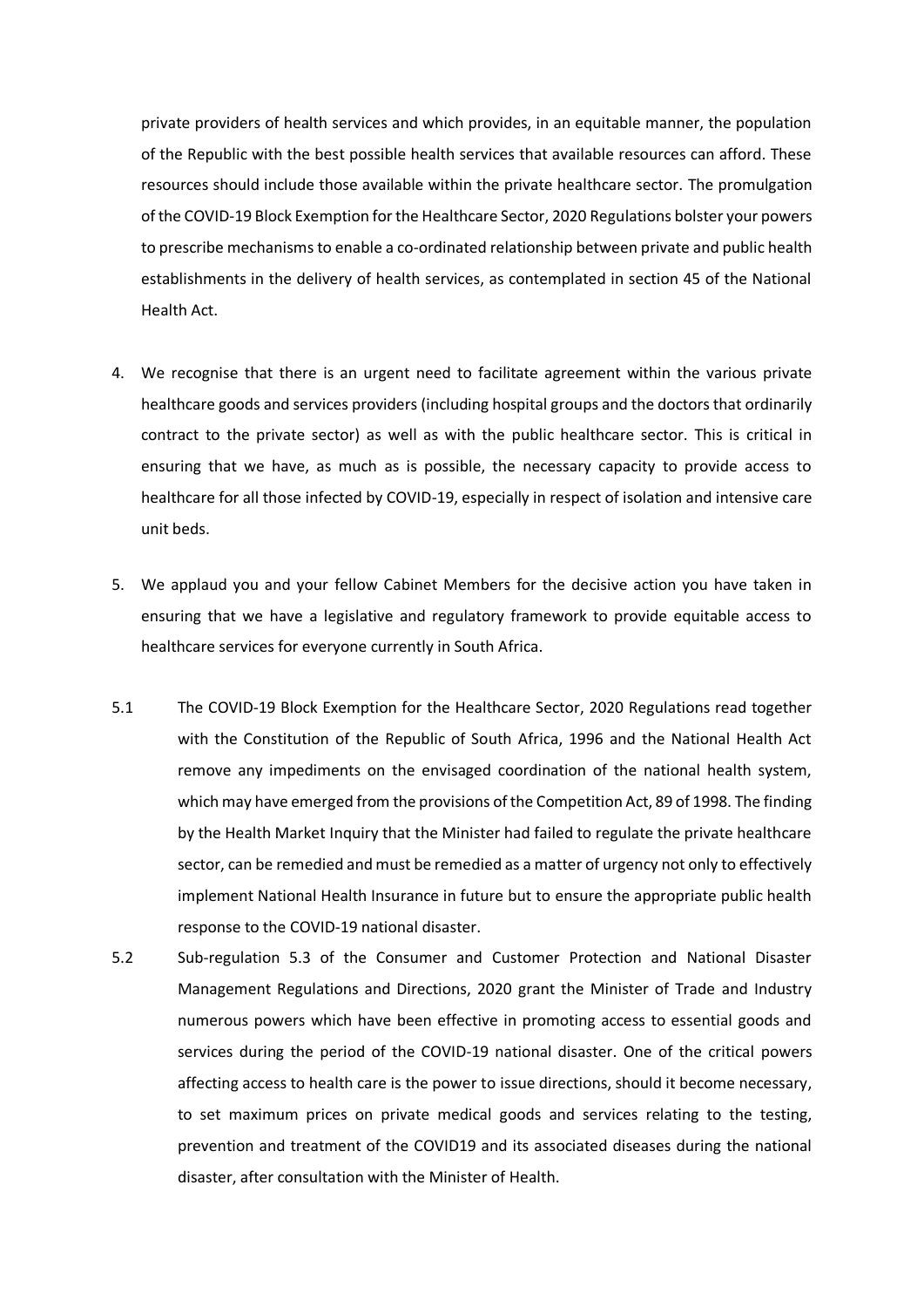- 6. We now urge you to take the necessary steps to implement the measures that have been formulated by the laws recently promulgated.
- 7. We have reached a point where the principles of contracting with the private healthcare sector must be decided in order to be better prepared should the scale of new infections, and those requiring hospitalisation, especially in intensive care units, drastically increase. We can find some guidance (and caution) in the experiences of other countries during this time. We lay this out below, where relevant.
- 8. We are of the view that the principles according to which contracting decisions are made include that any contracts or agreements must:
- 8.1. Be constitutionally compliant, transparent and accessible to the public. The private health sector in the United Kingdom, for example, has agreed to a fully transparent approach;
- 8.2. Ensure that everyone has access to health care services. To achieve this the State must always implement reasonable measures which afford access to a larger number and wider range of people not only as a result of healthcare services associated with the COVID-19 national disaster;
- 8.3. Ensure that measures designed by the State, including agreements with the private sector, realise the right of access to healthcare services in a comprehensive sense and place those most in need of constitutional protection at the centre of the respective measures. We consider that people who are immunocompromised and those with limited financial means are most vulnerable to COVID-19;
- 8.4. Ensure that there is equitable access to healthcare services, which requires close cooperation between the public and private healthcare sectors as has been seen in Australia, Ireland, Spain and the United Kingdom. Ireland has gone to the extent of removing the distinction between public and private healthcare service providers for the duration of the COVID-19 pandemic;
- 8.5. Ensure that all have access to dignified treatment, through the equitable sharing of resources across both the public and private healthcare sectors for the purposes of responding to the COVID-19 pandemic. Australia has adopted a model where some of the personal protective equipment and ventilators in the private healthcare sector have been freed up to the public healthcare sector. In addition, the private healthcare sector has agreed to treating public patients — both those with and without coronavirus; the use of its expanded intensive care capacity; and the accommodation for quarantine and isolation cases;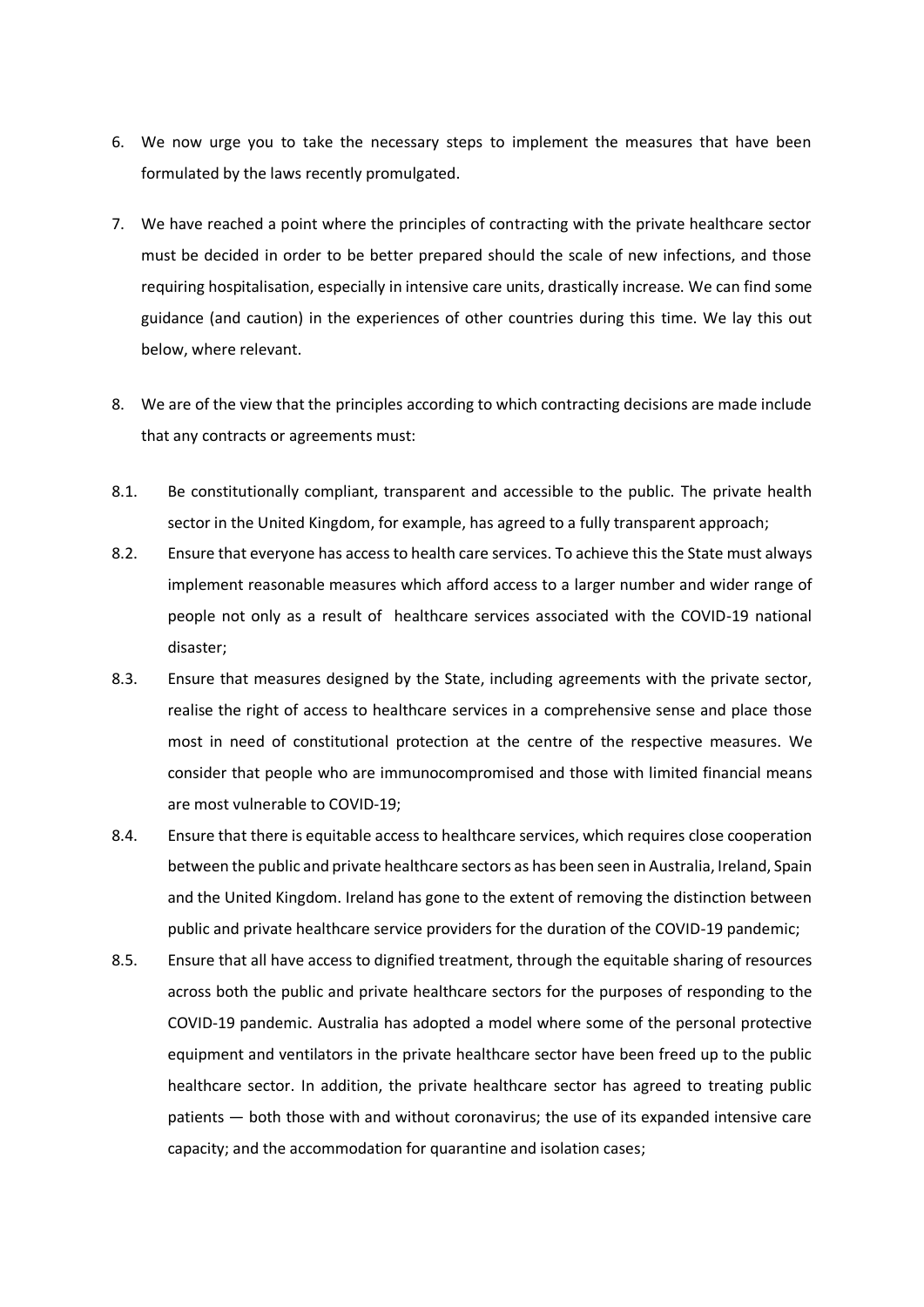- 8.6. Explicitly provide for intensive care unit and isolation bed capacity, as it is unlikely that the public healthcare sector alone has sufficient capacity for the needs of the population. Australia has followed a similar approach as approximately one third of their intensive care capacity is in the private healthcare sector;
- 8.7. Provide value for money for the national health system as a whole and should consider alternative models of reimbursement, as the fee for service model is not feasible in the circumstances. We suggest that a progressive option is one that agrees on a flat rate per patient admitted into private healthcare facilities, that is in line with current public sector costing, including cost of hospital and ICU beds and public sector remuneration rates for health workers. This is in recognition or the fact that the public health emergency we are facing requires our collective efforts and is the responsibility of all groups and individuals involved in health service provision, both public and private, under the leadership of the Department of Health.
- 9. The need for a centralised and standardised response has been borne out by the approach taken in various other jurisdictions where the coordination of the procurement of medicines and medical equipment has been centralised. The various ministries of health have also provided details on the private healthcare capacity, which is available to the public sector. The centralised coordination of the entire response has made it possible to standardise the care provided in respect of COVID-19 and ensure equitable access between people who use both public and private healthcare. This is a model to be followed.
- 10. The health ministries of Ireland, Spain and the United Kingdom have accepted the risk of not agreeing up front to the price for the provision of services by the private healthcare sector. This is unfortunate as it could result in these states entering into agreements, which hinder their ability to provide healthcare services unrelated to and following the COVID-19 pandemic. We caution against the approach of obtaining services now but agreeing on the financial implications at a later stage. From the onset, the Department and the private healthcare sector must cost any agreements for the provision of healthcare services and must correctly prioritise public health importance above profit making.
- 11. In addition to the powers already at your disposal, you may if it becomes necessary consult the Minister of Trade and Industry in order to to set maximum prices on private medical goods